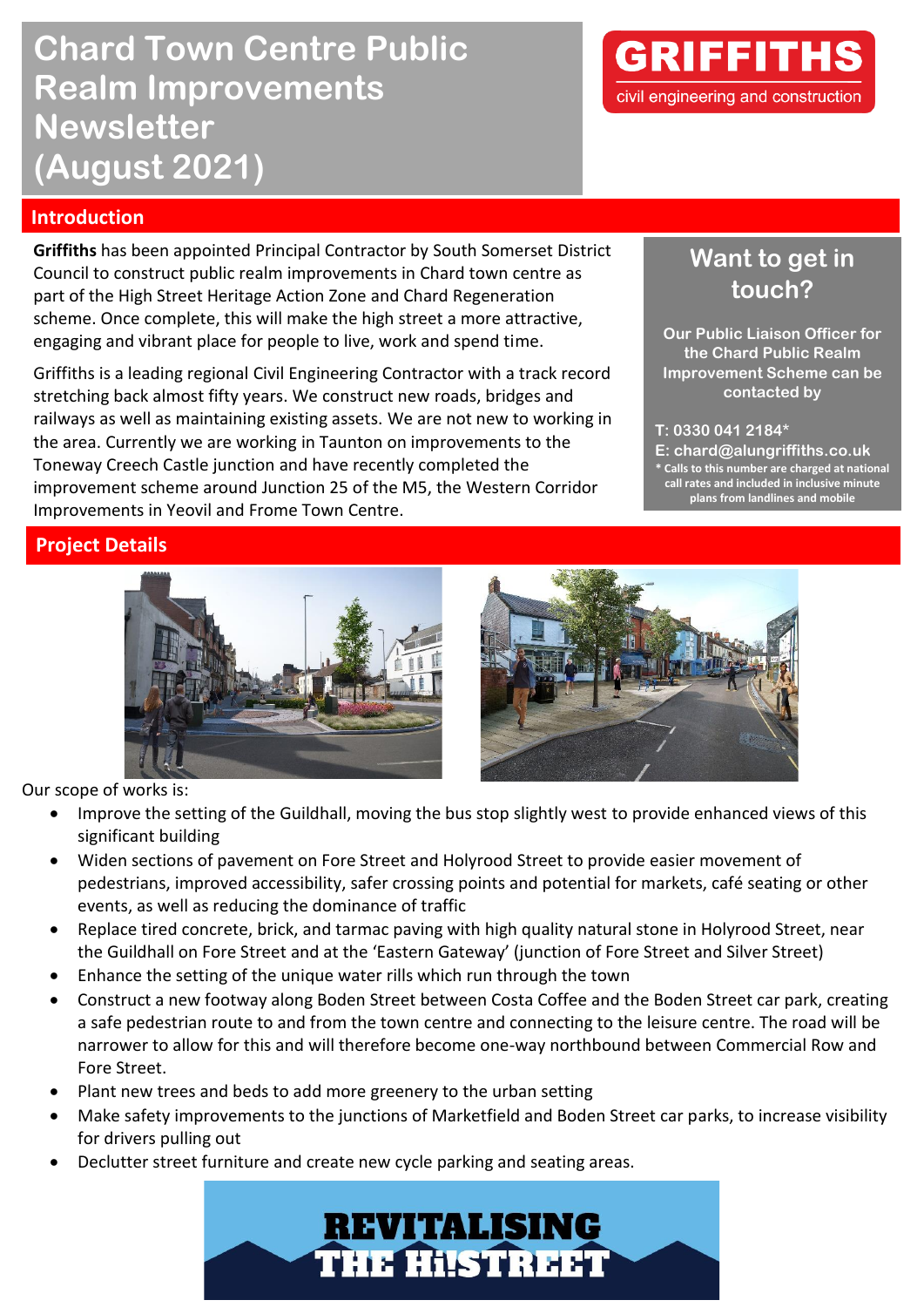### **Programme of work and hours**

#### **Works will commence in September 2021 and are scheduled to last up to 28 weeks**.

Our general working hours will be 07.30hrs to 17.00hrs Monday to Friday. However, we may need to work later hours during some evenings to undertake work to accesses to shops. We do this when the business is closed to reduce disruption. **Access to premises will be maintained at all times.**

All work will involve kerbing, paving, drainage, surfacing and finally landscaping, adding street furniture and signage. Some Traffic Management will be required at times with Temporary Traffic Lights but there are no road closures planned.

Our programme of work will be in two sections:

Section 1 – Will begin around the **Marketfield Car Park entrance in September**, moving then to the **Boden Street Car Park entrance, which will take us up to the end of October.**

Section 2- Will see two gangs operating concurrently from the **start of October to Christmas on Fore Street** and **Holyrood Street between October and the end of January**.

**January and February will see work completed in the Eastern Gateway, Howards Row and Boden Street**.

The plan on page 3 shows the areas of work.

*All timings are subject to unforeseen circumstances.*

Artists' impressions and visualisations can be found on the South Somerset District Council [Chard Regeneration](http://www.chardregeneration.co.uk/)  [website](http://www.chardregeneration.co.uk/) at [www.chardregeneration.co.uk/town-centre-regeneration.](http://www.chardregeneration.co.uk/town-centre-regeneration) You can also find out more about the Chard Regeneration Programme and the High Street Heritage Action Zone, and download the *Chard Town Centre Public Realm Strategy* which informed the work.

#### **Stay in Touch**

**Going forward we shall provide weekly plans looking ahead to where we are working in the following week.**

**To ensure you receive updates please subscribe to our Mailchimp page and an email will be sent to your computer or smart device. We shall also post updates on our portable noticeboard that will be attached to our fencing as we progress around the various construction stages.**

**To subscribe go to our landing page online:** [https://mailchi.mp/alungriffiths/chard-town-centre-public-realm](https://mailchi.mp/alungriffiths/chard-town-centre-public-realm-improvements)[improvements](https://mailchi.mp/alungriffiths/chard-town-centre-public-realm-improvements) **OR use this QR code to take you there**













**You can get in touch by contacting your Public Liaison Officer on 0330 041 2184\* or chard@alungriffiths.co.uk Calls to this number are charged at national call rates and included in inclusive minute plans from landlines and mobiles**

South Somerset